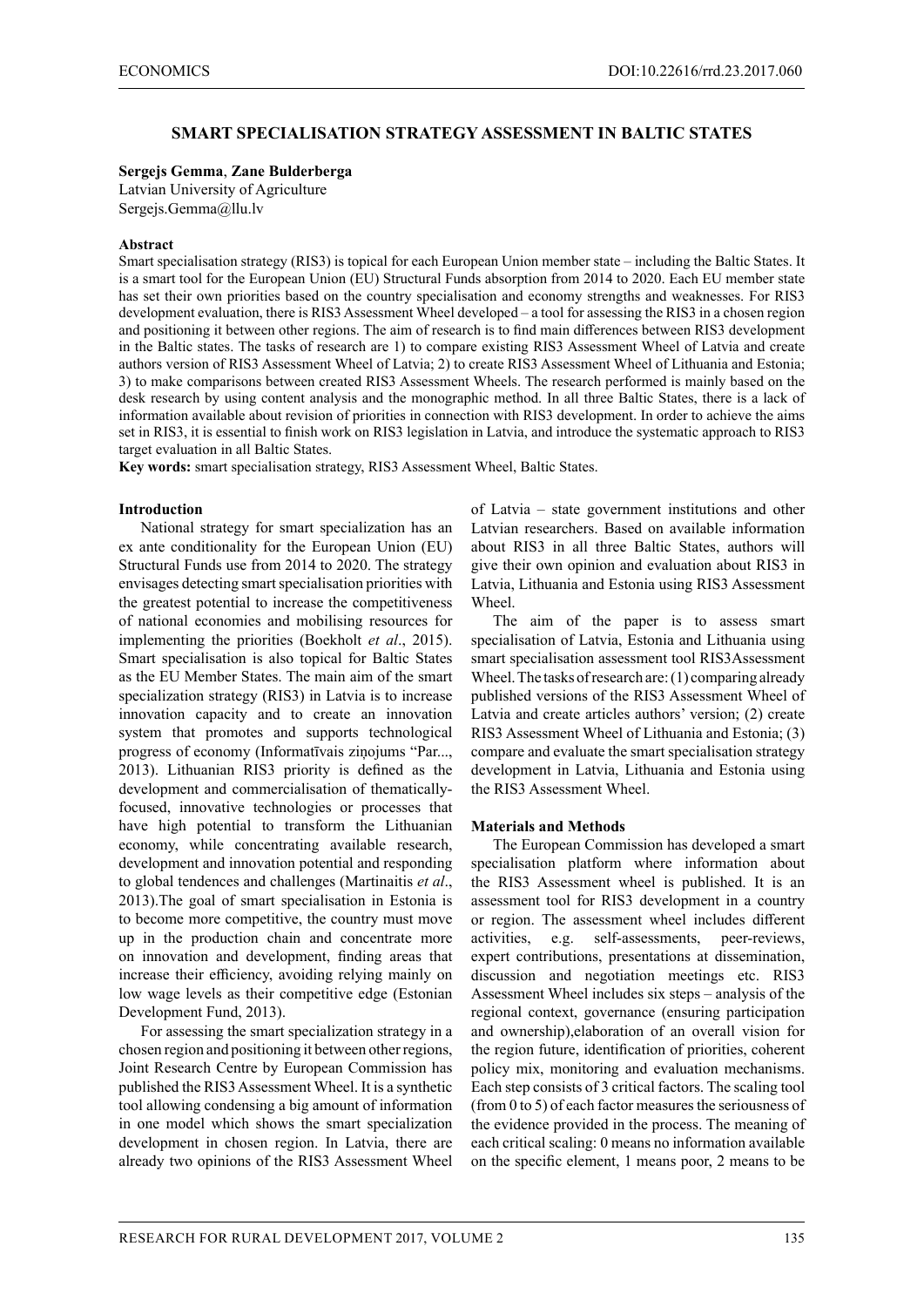improved, 3 means fair, 4 means strong and 5 means excellent. In this visual 'spider graph', it is easy to recognize the strengths and weaknesses, and it shows the necessary further activities such as completion or a rise of the national or regional RIS3; preparation and implementation of funding programmes; applicable consideration of territorial features, needs and priorities in multi-level governance process; reflexion on training needed in a specific defined segment and cooperation activities definition; benchmarking reviews and comparisons; the establishment of mutual learning or twinning tools (Foray *et al*., 2012).

In this article, the used tool RIS3 Assessment Wheel which allows evaluation of RIS3 development in the region or country is very subjective and assessment is informal. Therefore, it is very important to see the authors of each composed wheel because evaluation of the factors of a wheel depends on researchers' knowledge, experience and available information and information quality about each factor of the wheel.

The use of RIS3 Assessment Wheel step by step is described in RIS3 Guide. The first step is analysis of the regional context. The analysis consists of following critical factors: regional / national assets, outward dimension and entrepreneurial dynamics. It is necessary for asset in the regional context the existing assets to evaluate major regional strengths and weaknesses and to identify any innovation system bottlenecks and key challenges of economy and society. Smart specialisation central principle is economic differentiation. The idea of it is that by diversifying regional economy's unique, localised know-how into new innovations and combinations which are close to next to it, the regional economy has a possibility to build its competitive advantage. To evaluate this factor, expert assessments and targeted surveys, SWOT analysis and regional profiling studies can be used (Foray *et al*., 2012).

The next factor – outward dimension which identifies competitive advantages of region through systematic comparisons with other regions. The region should identify relevant flows of goods and linkages, services and knowledge releasing possible integration with partner regions. To evaluate this factor, interregional rounds of interviews and work groups, comparative studies) can be used (Foray *et al*., 2012).

The analysis of entrepreneurial dynamics gives a possibility to build a systematic understanding of economy and society areas with the future development greatest potential and areas need to be encouraged and extracted or that are ready to be tapped. For effective appreciation of entrepreneurial dynamic should improve statistics on entrepreneurial activities and entrepreneurial actors (firms, individuals and organisations with entrepreneurial knowledge)

and management and governance bodies responsible for RIS3 engage in direct discussion. To evaluate this factor, consultation and auditing tools, interviews with firms and cluster management, observations and monitoring organisations mixed working groups can be used (Saublens, n.d.).

Step 2 – Governance: ensuring participation and ownership. In the first subsection – governance structures – it is necessary to identify specific bodies and define their tasks, roles and responsibilities. In the RIS3 process, such organisation types as public authorities, universities and other knowledge-based institutions, investors and enterprises, civil society actors, and international experts should be involved. Thus, both market and the civic society involvement are achieved. The next factor – broad participation shows interactive, consensus-based application of collaborative leadership principles speaking about quadruple helix – interaction between the academic world, public authorities, business community and innovative users. In collaborative leadership involved actors must manage conflict themselves, so requiring the emergence of collaborative practice. As the last factor of this step – management and communication speaks about the use of open forum discussion and citizen dialogue which nowadays can be solved with the e-governance tool. E-governance facilitates closer cooperation between society and governance (Foray *et al*., 2012).

Step 3 – Elaboration of an overall vision for the future of the region. It consists of following critical factors: broad view of innovation, grand challenges and scenario analysis. This step deals with shared comprehensive scenario of society, regional economy and environment by all stakeholders. It speaks about clear and shared future vision and main goals that should be achieved in the region. Future vision should involve all regional stakeholders (Saublens, n.d.).

Step 4 – Identification of priorities – consists of revision of past priorities, consistency and critical mass. Firstly, it is important to do a critical revision of past experiences, then align it with context analysis and harvest entrepreneurial discoveries. Smart specialisation involves making smart choices. The highest potential impact on the regional economy can be reached by selecting the right priorities and channelling resources towards the highest potential investments. Therefore, it is also important to mention concentration of resources to the limited number of priorities (Online S3 Platform:..., 2016).

Step 5 – Policy mix includes roadmap, balance and framework conditions. The roadmap is the most effective instrument to implement smart specialisation strategy. The roadmap could be an effective action plan which also allows experimentation through pilot projects. An action plan should contain consistent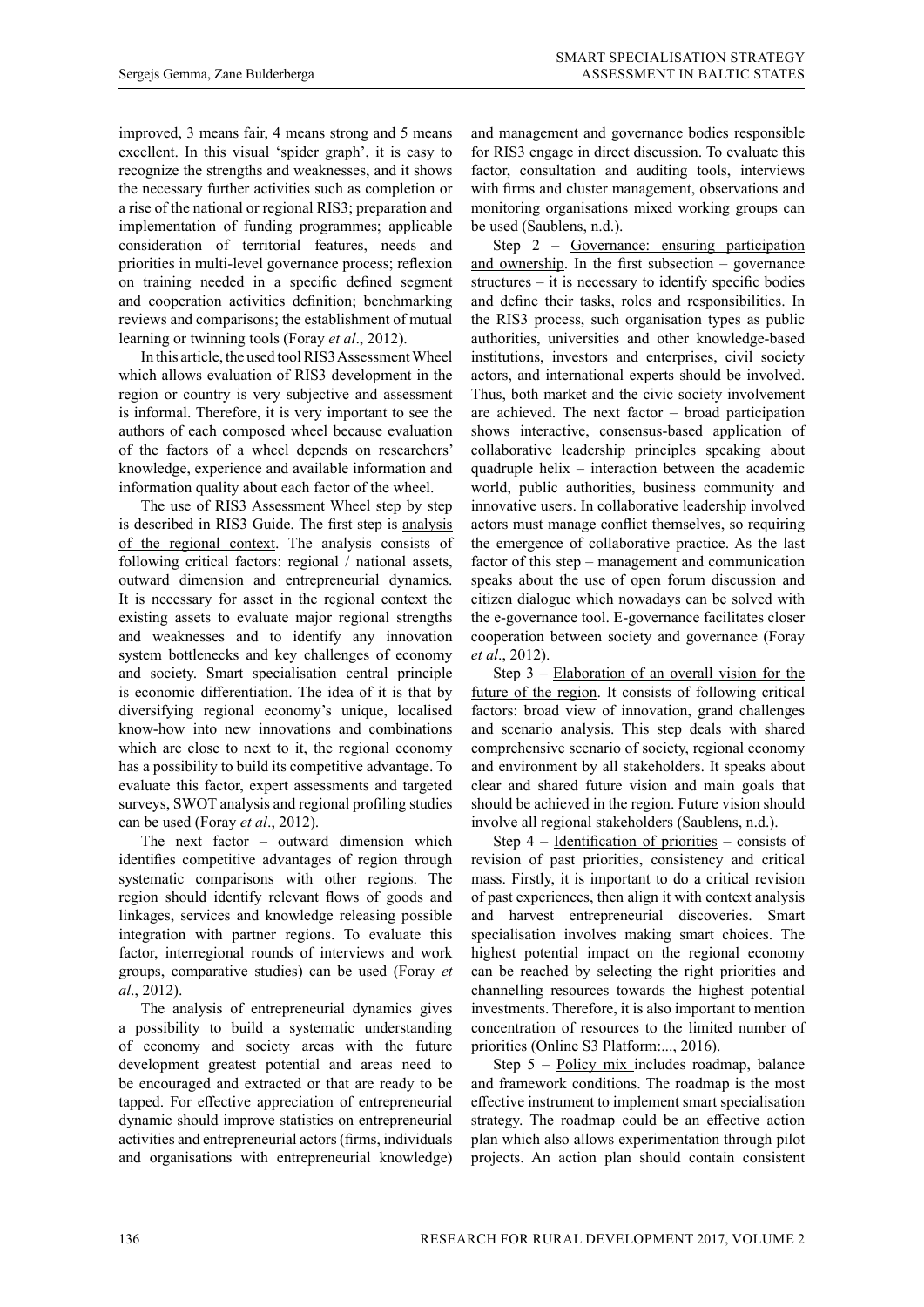and comprehensive information about strategic aims, implementation timeframes, tentative budget allocation and identification of funding sources. But pilot projects generate the main tools for policy experimentation and allow testing policy measures before implementing them at a larger scale (Online S3 Platform:..., 2016).

Step 6 – Monitoring and evaluation with following critical factors: output and result indicators, monitoring and RIS3 update. This step considers the selection of a limited number of outputs and result indicators linked to priorities with clearly identified baseline and targets, then about mechanisms supported by appropriate data collection to verify how the actives in the RIS3 strategy are delivering the output and result targets and also about the revision of priorities and policy mix as a result of the monitoring exercise (Foray *et al*., 2012).

The European Commission collects the annual national report of each EU member state, so the national reports of Latvia, Lithuania and Estonia were used as main documents for creating RIS3 assessment wheels of all three Baltic countries by authors. There were also various other documents available at the beginning of 2017 used and authors' knowledge about the economic situation in Baltic countries. Each factor in governance process at national lev was studied carefully, and well-considered and wellgrounded decision of its assessment was made.

#### **Results and Discussion**

In Latvia, there has already been published two RIS3 Assessment Wheel of Latvias'RIS3 development. The first RIS3 Assessment Wheel was published by government officials in 2014 – the Latvia looks different (Fig. 3). Most of positions published by government officials in 2014 – the Early found direction (1.g. b). These of positions

Ministry of Education and Science, Deputy State Secretary A. Kiopa (Fig. 1.).

As seen in Fig. 1, there are some positions with evaluation 0 as there is no information available on the specific element – scenario analysis, roadmap, framework conditions and RIS3 update. But also some positions are evaluated as excellent – regional/ national assets, broad participation, consistency and output and result indicators. In general, some positions show good results, but it is seen that some factors should be improved.

In spring 2016, Latvian researchers M. Pelse and M. Lescevica published their own newer version of the RIS3 Assessment Wheel in Latvia (Fig. 2). In this version many factors are evaluated better, but there are just 2 factors with an excellent mark and no factors with 0 marks. As in the government wheel the evaluation of factors was drastically different, in this wheel more factors are better evaluated. Such an evaluation has been explained with new measurements, organising RIS3 popularising seminars and conferences and also developing new RIS3 supporting documents during this time. For further steps for RIS3 development, the national and regional RIS3should be upgraded; beginning of 2017 used and authors' knowledge about appropriate territorial features, priorities and needs in governance process at national level should be was studied carefully, and well-considered and well- considered; funding programmes prepared and grounded decision of its assessment was made. The proportional reviews, comparisons and benchmarking done; reflection on training activity needed in a Results and Discussion economic specific defined segment and cooperation activities defined and mutual learning tools established (Pelse & Lescevica, 2016).

> After another year RIS3 Assessment Wheel for Latvia looks different (Fig. 3). Most of positions



Source: Pelse & Lescevica, 2016. Source: Pelse & Lescevica, 2016.  $F_{\text{rel}}$ ,  $2010$ .

Figure 1. RIS3 Assessment Wheel of Latvia by government officials.

evaluated as excellent – regional/national assets, broad participation, consistency and output and result indicators.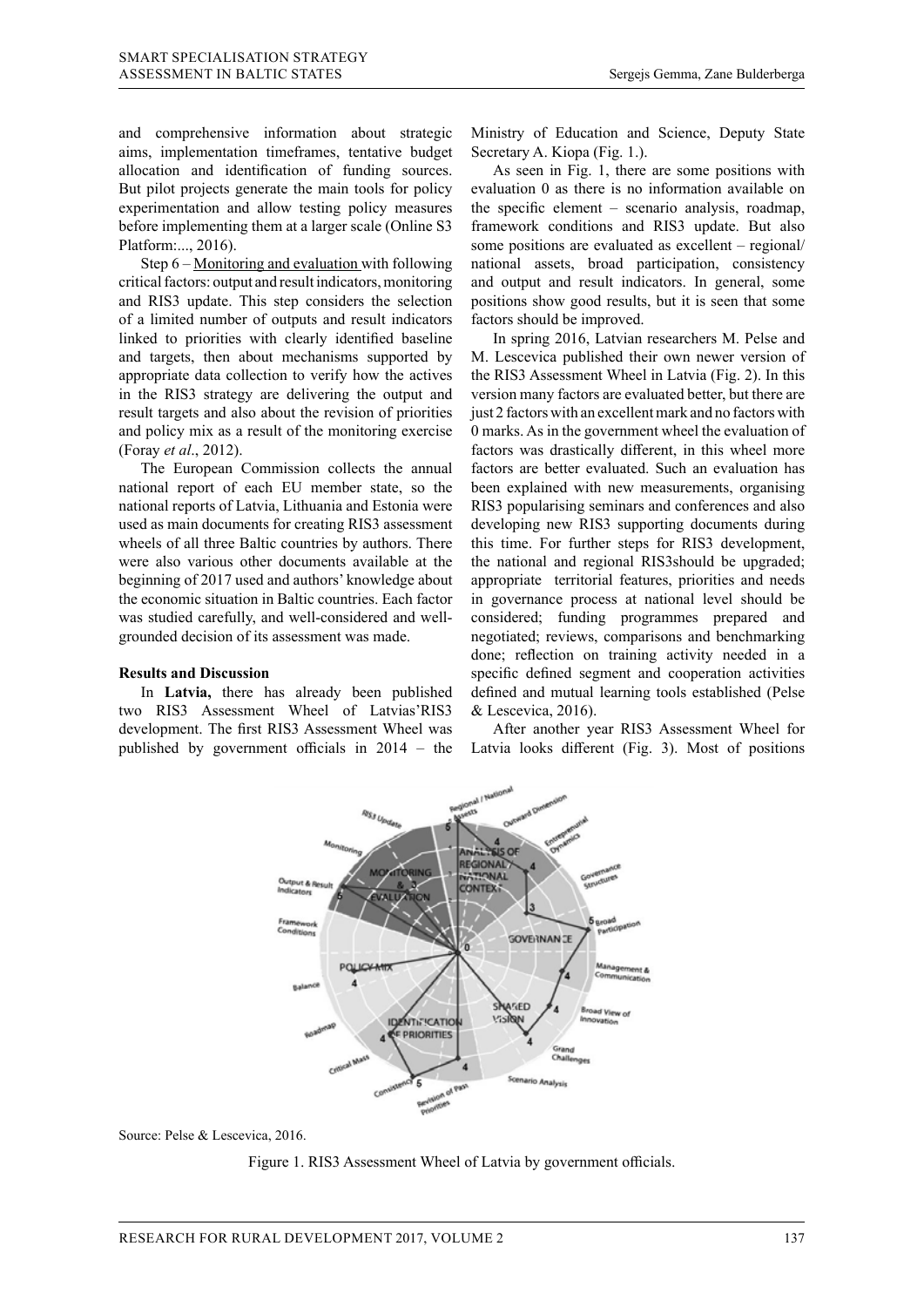

Figure 2. RIS3 Assessment Wheel of Latvia by other Latvian researchers.

article's authors evaluate not as highly as Latvian researchers Pelse and Lescevica in their assessment wheel and even also comparing with government opinion in 2014. About RIS3 Update and Roadmaps significant improvement should be made in these In articles authors' opinion, the most important as regional/national assets, management & and conferences organised, there is more and more improved yet. As there is no organised legislation and negotiation and negotiation and negotiation and negotiation and conferences organised, there is more and more improved yet. As there is no organised registation

all three versions of assessment wheels coincide – government document on the state level about RIS3. new RIS3 documentation being developed, but the state has not accepted even the informative report of the Development of a Smart Specialization Strategy for Latvia yet and there is no law or other official government document on the state level about RIS3.

areas. Consistently good rating has such factors step of the RIS3 Assessment Wheel is Monitoring  $\&$ communication, critical mass and monitoring. Since in the country of region. As seen in all versions of the beginning of the RIS3 development in Latvia, assessment wheel, during the years in Latvia the there have been many RIS3 popularising seminars situation of RIS3 monitoring and evaluation has not In articles authors' opinion, the most important step of the RIS3 Assessment Wheel is Monitoring & as regional/national assets, management & Evaluation – it is the promoter of RIS3 development in the country of region. As seen in all versions of assessment wheel, during the years in Latvia the situation of RIS3 monitoring and evaluation has not improved yet. As there is no organised legislation



Source: authors' construction. Source: authors' construction.  $F_{\text{F}}$  assessment Wheel of Latvia by articles and Latvia by articles and Latvia by articles and Latvia by articles and Latvia by an  $F_{\text{F}}$ 

Figure 3. RIS3 Assessment Wheel of Latvia by articles authors.

comparing with government opinion in 2014. About RIS3 Update and Roadmaps all three versions of assessment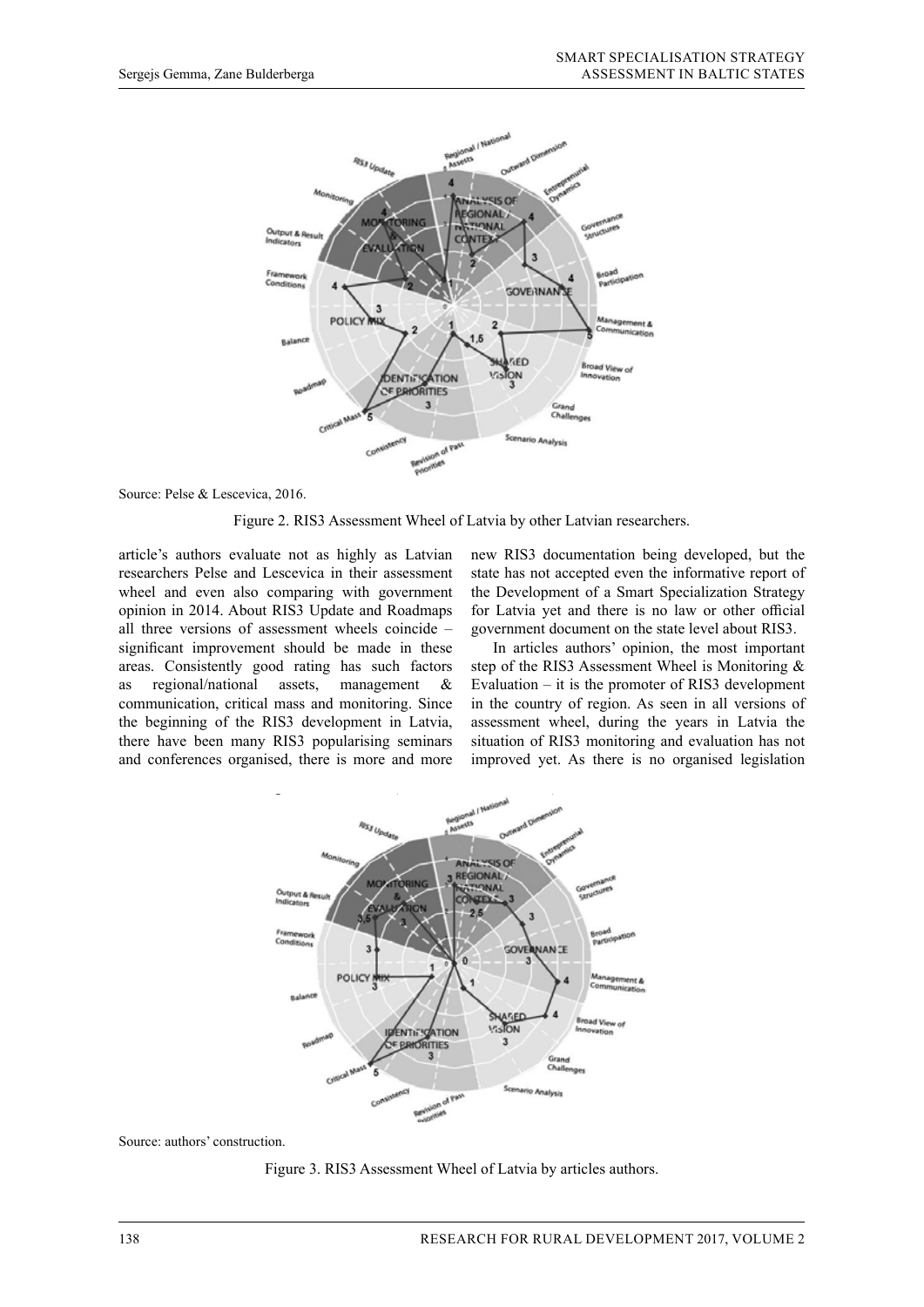

Source: authors' construction. Source: authors' construction.

Figure 4. RIS3 Assessment Wheel of Lithuania.

evaluation process goes on its own accord.

Low evaluation of all three versions of assessment wheels has a factor Scenario Analysis. In Latvia, their implementatio there is low activity about RIS3 risk assessment Commission, 2016d). and contingency plan for possible future changes There are just 2 excellent evaluations of factors: (European Commission, 2016c). Responsible  $\frac{1}{1}$  institutions for RIS3 development in Latvia should because the state is interested in working on organising work more on this factor foreseeing possible risks open forum discussions and citizen dialogues. Also, and also contemplating and considering possible future changes of RIS3 development in organised development priorities. conferences and seminars. (European Commission, 2016c). Responsible Management & Communication and Critical Mass state interested in working on organisation organisation of the contract of the city of the contract of the city<br>In Literature

Generally speaking, 3 years have passed since there are small differences in all three versions opinions. Governance related factors are unchanged because there are no changes in government policy; there is small activity from the government side.

RIS3 of **Lithuania** has a good evaluation in all factors (Fig. 4). Comparing article authors' assessment wheel version with RIS3 of Latvia – all factors are with the same or higher evaluation, which means that in authors' opinion RIS3 in Lithuania is developed better in all fields. In Lithuania, the Research & Innovation policy mix has improved significantly in the context of the National Strategic Reference Framework 2007- 2013 and the Lithuanian Innovation development programme 2014-2020 (Paliokaite, 2014).

Referring to governance investment in RIS3 development in Lithuania, the situation is similar to one in Latvia – governance should be more involved in RIS3 development process. In the Annual Report of Lithuania, they recognize that they still have weak governance systems and inadequate and fragmented governance systems and madequate and nagmented research and innovation policy, thus impeding state

about RIS3 on the state level, the monitoring and transition to a more value-added economy. Although transition to a more value-added economy. Although evaluation process goes on its own accord. In lithuania is developed better in all fields of the Research Bissou mix has a most reforms concerning state-owned enterprises Low evaluation of all three versions of assessment are in place, there is still a need for ensurance of their implementation and compliance (European Commission, 2016d).

> There are just 2 excellent evaluations of factors: because the state is interested in working on organising open forum discussions and citizen dialogues. Also, they have detected research fields, and limited RIS3 development priorities.

the first assessment of Latvia's RIS3 was done, but monitoring and evaluation mechanism where the comparing first two steps of the assessment wheel actual implementation of priorities is monitored at the In Lithuania, special attention to RIS3 monitoring Generally speaking, 3 years have passed since has been paid. Besides annual reports they have monitoring and evaluation mechanism where the actual implementation of priorities is monitored at the there are small differences in all three versions technology level. Each of 20 priorities in Lithuanian RIS3 can be broken down into a set of very specific technologies. The aim of the monitoring function is to assess how science and business applications compliment technologies (Lapienis & Remeris, 2016).

> The RIS3 of **Estonia** seems a little similar to RIS3 of Latvia, the same way as in the case with Lithuania, all factors have been evaluated equally or higher as articles authors' RIS3 of Latvia, except Management & Communication factor. Comparing wheel of Estonia and wheel of Lithuania the evaluation of RIS3 development in both wheels is similar. In Estonian RIS3 wheel, two factors – Revision of past priorities and RIS3 Update have low rate, and also just two factors have excellent rate – Critical Mass and Governance structures. These factors are excellently rated because Estonians have clearly set three thematic fields on which smart specialisation strategy concentrates: ICT, health and resource efficiency. Also, they have defined collaboration between stakeholders – two ministries are involved  $\mu$  and  $\mu$  and  $\mu$  and  $\mu$  between statements.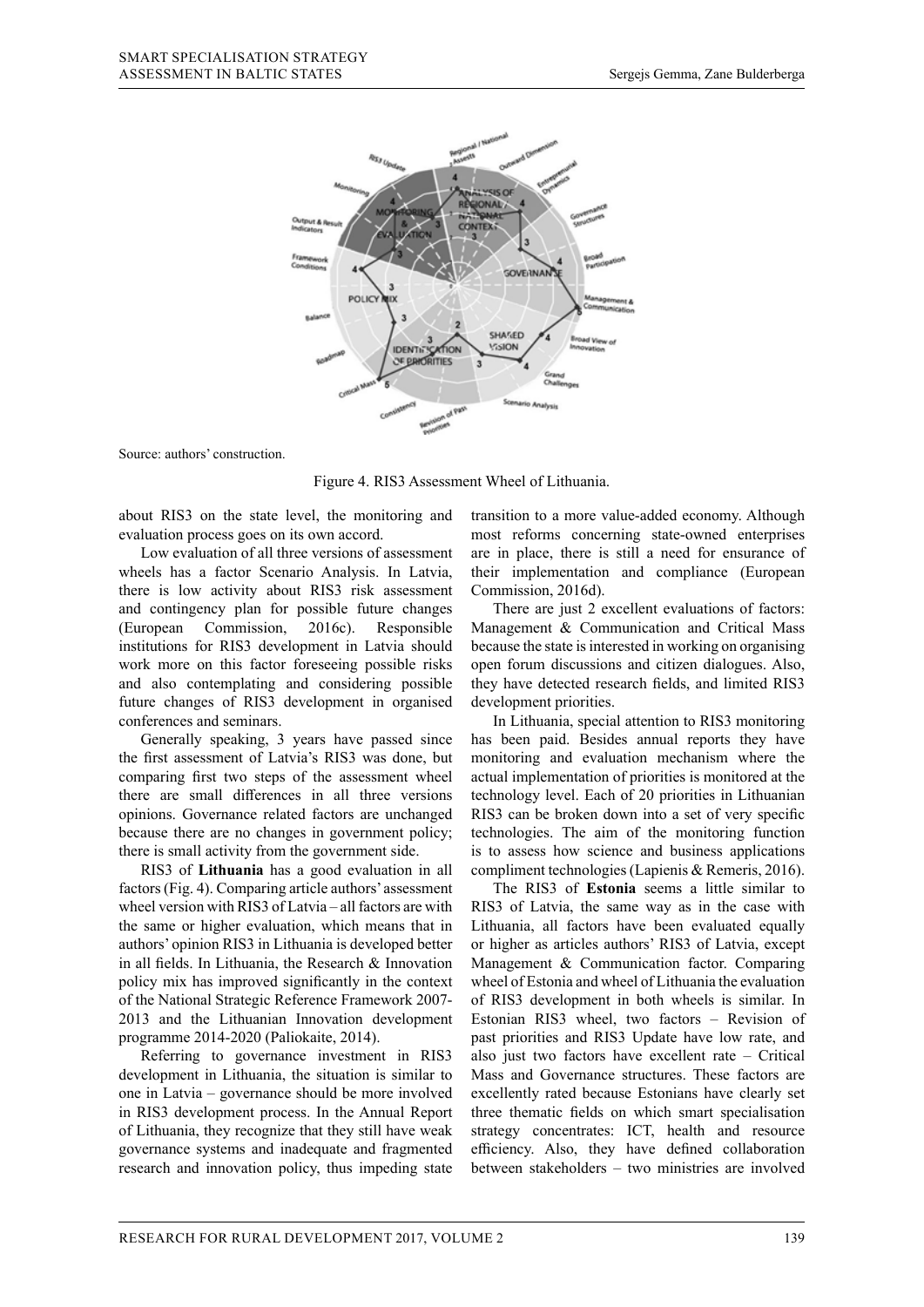

Figure 5. RIS3 Assessment Wheel of Estonia.

in policies and implementation related to research and innovation – the Ministry of Education and Research and the Ministry of Economic Affairs and Communications. Among the non-government expert bodies, the most outstanding and respected science policy advice organisation is the Estonian Academy of Sciences. Estonian Development Fund (together with the private sector) performs risk capital investments into new and growth-oriented technology. Although one review report stated that the general connection between sectoral ministries, societal stakeholders and the core research and development system is inadequate. There are too many organisations involved in implementing the innovation policies. Given the size of the country, the number of organisations is disproportionate; the main problem in the existing governance system is a lack of the main coordinating body (Eljas-Taal & Hamza, 2013). Therefore, factor management & communication is not so highly evaluated.

Estonia has in general a very high share of research and development expenditure within the GDP (European Commission, 2016a). Public sector research is above average, and Estonia has a large number of people with tertiary education. Speaking about the factor Outward dimension – it has a lower rate because in spite of active participation in Framework programme and other international programmes, the patterns of Estonian international cooperation have no specific orientation. Also, in the factor Entrepreneurial Dynamics, there is a need to focus on fewer and stronger clusters (European Commission, 2016b).

The factor Roadmap has a media evaluation because Estonian Rural Development plan 2014-2020 developed by state foresees smart specialisation as a possibility for small rural producers to specialise in niche products in order to survive in the competition. Also, Estonians have thought about RIS3 monitoring and are planning to introduce a systematic monitoring of the implementation of the smart specialisation creating an additional inter-ministerial monitoring body (Eljas-Taal & Hamza, 2013).

## **Conclusions**

- 1. RIS3 development assessment tool RIS3 Assessment Wheel is an informal tool evaluation whose result depends on assessing time, available information and authors' opinion.
- 2. Comparing three assessments done by government officials, other researchers and authors, one can conclude that in Latvia highly rated factors are 1) Regional/national assets, 2) Management & communication, 3) Critical mass and 4) Monitoring. In article authors' opinion, the most important factor is Monitoring & Evaluation as it is the promoter of RIS3 development in the country of region. Unfortunately, during the previous years in Latvia the situation of RIS3 monitoring and evaluation has not improved yet – there is no national legislation about RIS3 on the state level.
- 3. Situation analysis in Lithuania showed better RIS3 in comparison with Latvia – factors are evaluated by higher ratings, meaning that Lithuania is higher developed in all fields. The factors with highest ratings are two – Management  $&$  Communication and Critical Mass because the state is interested in working on organising open forum discussions and citizen dialogues. Also, they have detected research fields and limited RIS3 development priorities.